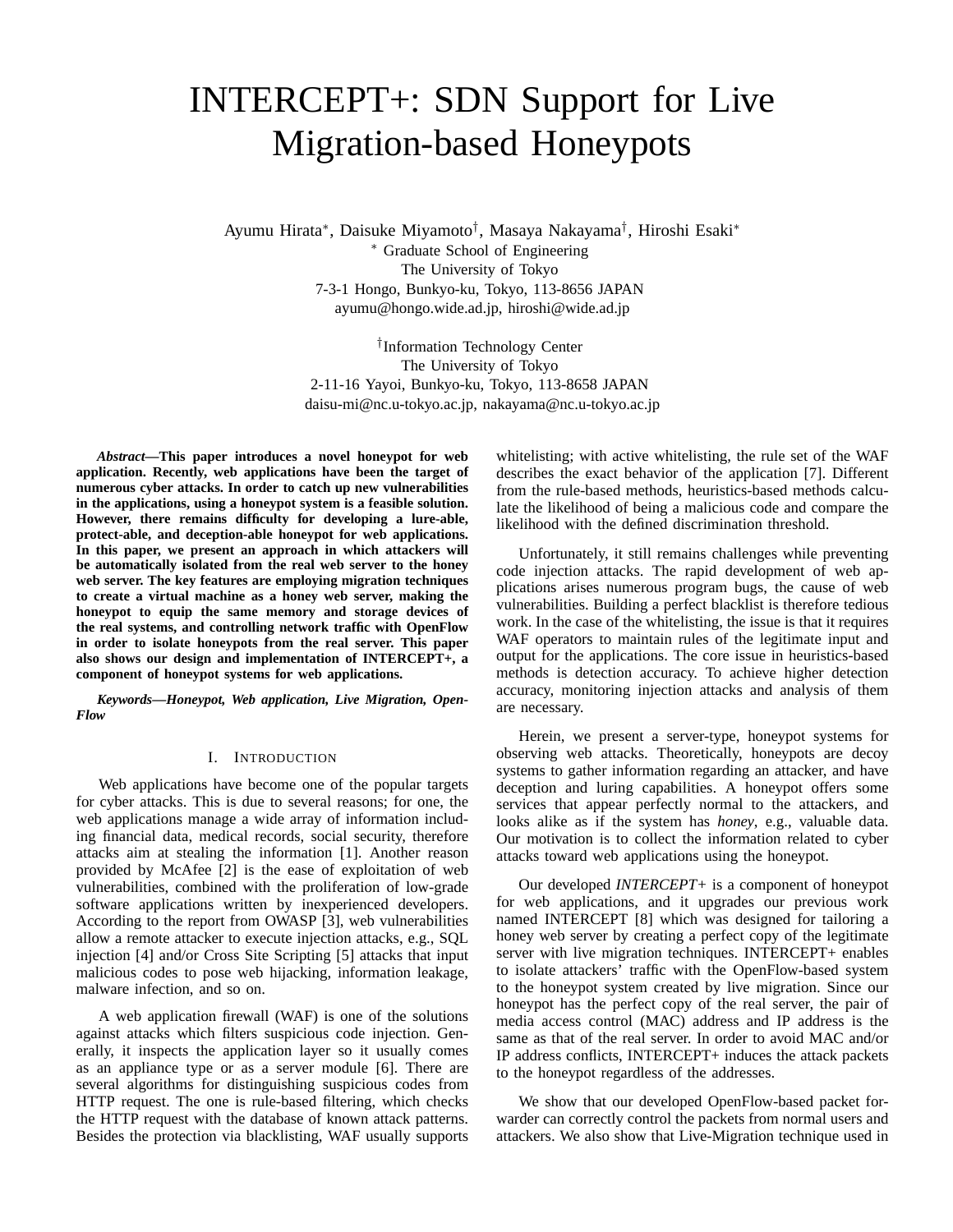TABLE I: Interaction Level

| Interaction              | low | high |
|--------------------------|-----|------|
| Actual OS / applications | no  | yes  |
| Risk                     | low | high |
| Operational cost         | low | high |
| Performance              | low | high |

INTERCEPT+ can make its perfect copy in short time and it makes almost no data corruption.

The rest of paper is organized as follows. Section II briefly explain related work, and section III designs the architecture of the honeypot for web applications. Section IV and V implement INTERCEPT+, our proposed honeypot aspects from the migration-based honeypot and OpenFlow-based packet forwarder, in respectively. Section VI shows the preliminary evaluation of INTERCEPT+ and section VII discusses the missing piece toward the suitable honeypot. We finally summarize our contribution in section VIII.

#### II. RELATED WORK

Honeypot systems can be categorized into four types, namely (i) high-interaction client-type honeypot, (ii), lowinteraction client-type honeypot, (iii) high-interaction servertype honeypot, and (iv) low-interaction server-type honeypot. The type, server or client, means that the honeypot systems work as server or client computer. The key characteristics of the interaction was explained in many articles [9]–[11], and the summary is shown in Table I.

The client-type honeypot systems are used to discover new vulnerabilities in the client side systems, such as client OSes, web browsers and their plugins. The honeypot systems usually crawl suspicious web content, allow malicious content to exploit the system, and observe the attack methodologies. For examples of the type (i), HoneyClient [12], Capture-HPC [13], and Marionette [14] are used to analyze malicious URLs for blacklisting. If a system, which was composed of the latest version of Windows, Internet Explorer and plugins, was compromised while browsing, it can be assumed that there was new vulnerability in the system and the honeypot succeeded to find it. Instead of using the actual systems, the type (ii) honeypot systems such as Honey-C [15] and Monkey-Spider [16] mimic the client OSes, IP stacks and applications. While the attacks target particular applications, it can reduce the risk for compromising. However, the observable information during the attacks tends to be limited in comparison to the high-interaction honeypot, as shown in Table I.

The server-type honeypot systems aim at obtaining new vulnerabilities by monitoring the trials of attack, penetration, and intrusion. In order to collect these events, the honeypot systems need to induce the malicious people to be targeted of the attacks. Since the type (iii) honeypot systems are faced to the risk for compromising, the abilities including containment are necessary. Referring to [17], we will explain the requirements of the honeypot systems. In the case of type (iv), the honeypot systems run tools aiming at emulated vulnerable systems. For example, Nepenthes [18] and Deception Toolkit [19] mimic the vulnerable applications. Unfortunately, there are several tools [20], [21] for identifying the systems remotely, therefore, the attacker are easily aware that their targeted system is honeypot.

# III. DESIGN OF HONEYPOT FOR WEB APPLICATION

Our grand goal is to develop a novel honeypot system for web applications. In order to discover new vulnerability of web applications, honeypot systems facilitate to collect new attack methodology.

# *A. Requirements*

Along with our survey described in section II, we define the following abilities that honeypot systems for web application should equip.

- *•* Luring ability Due to the nature of honeypot, the system must be attractive for attackers.
- *•* Protection ability The system must equip protection capability against the attacks. Containment must be work for preventing the abuse of the systems.
- *•* Deception ability The system must have deception capability, in other words, attackers cannot distinguish that their targeted system is honeypot.

In the context of the honeypot systems for web applications, we decide to employ high-interaction server-type honeypot systems. Since web attacks often require to login to web applications before their execution, the low-interaction honeypots are required to emulate many web applications. It might be tedious, because this task is equal to make the clone of the targeted application.

### *B. Components*

Our concept of the honeypot system is shown in Figure 1. In order to meet the luring requirements, it employs the actual web applications. A router normally sends to all web requests to the real web server. However, when suspicious web requests are detected, the router sends to the requests to the honey web server. This can meet the protection requirements hence the attacks must not be harm to the real web server.

The one of the difficult point is that a honey web server must have the same state to a real server. In other words, the honey server is required to have the same memory of the real server regarding to the login state, as well as files of web content including applications. We consider such case that the attacker are required to login to web applications before the attacking. Since the attacker's login process is not different to the normal one, this procedure might be done in the real server. After completing the login procedure, the attacker sends suspicious requests to the web application, and the requests are forwarded to the honey web server by the router. To deal with such requests for the honey web server, the server must know the attacker's login state as same as the real server. Otherwise, the honey server may return some error messages to the attacker; the attacker can have a chance to be aware of that they are quarantined to the honey systems. It cannot meet the deception requirement.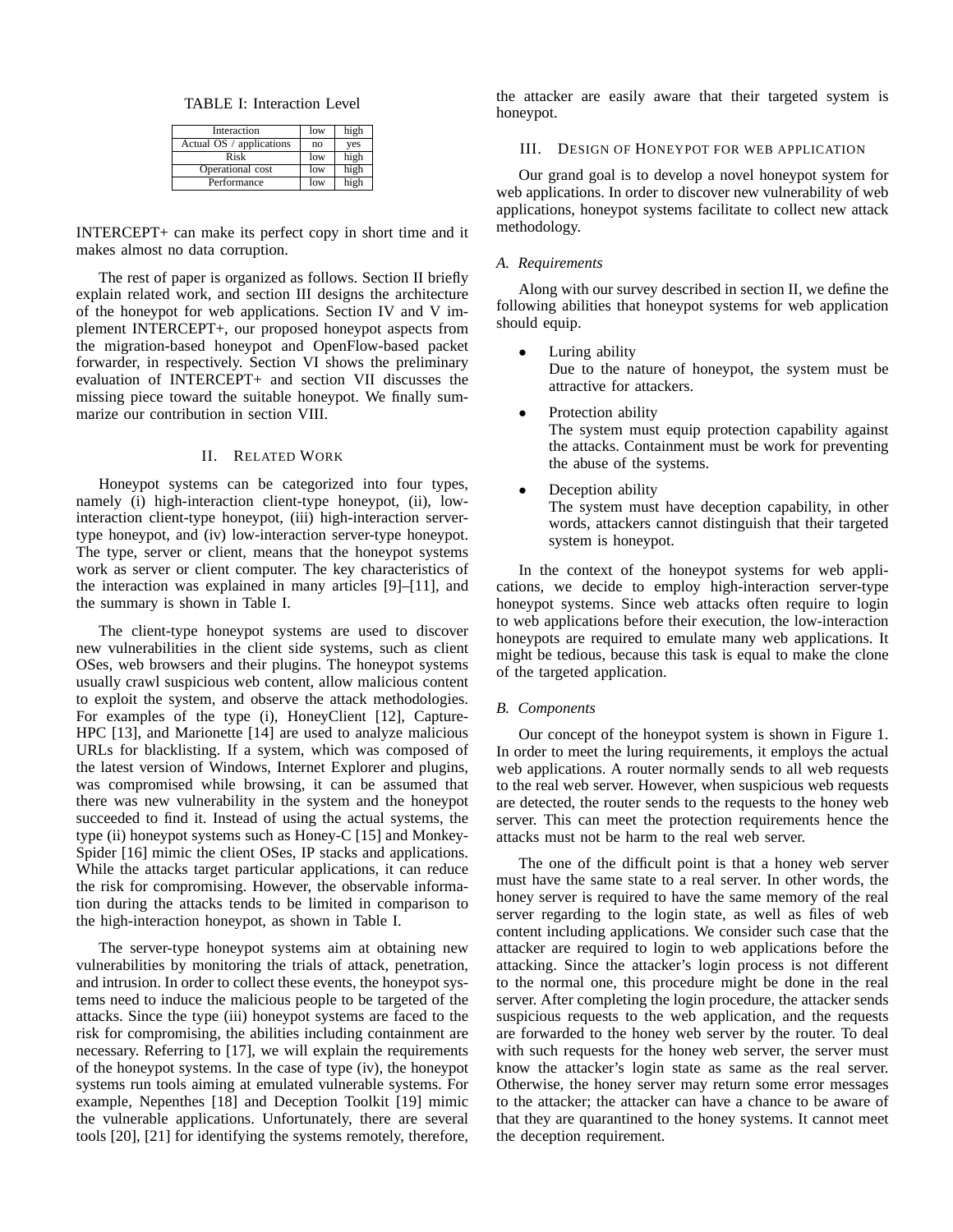

Fig. 1: Concept of High-interaction Server-type Honeypot for web applications

In order to meet the deception requirement, we decided to experiment with migration techniques. They enable a virtual machine to be physically moved from one physical machine to another in a transparent way [22]. It also enables to create the complete memory and storage copy of the real web server.

Another one of the difficult points is address duplication. Since the migrated virtual machine has the same MAC and IP address of the real server, it must be considered for the way of forwarding suspicious web requests to our proposed honeypot. Generally, a network router (L3 router) decides next hop for each packet regarding to the destination IP address, and a network switch (L2 switch) finally decides the destination with the MAC address. Therefore, the conflicts of IP and/or MAC address causes that the suspicious web requests are not delivered to the honeypot.

Instead of the traditional network routers/switches, we decide to employ a Software-Defined Network (SDN) architecture which enables flexible traffic management. Within the architecture, packet forwarding decisions are controlled by the OpenFlow protocol; an OpenFlow Switch (OFS) asks OpenFlow Controller (OFC) to deal with any packets when the OFS attempts to forward the packets. An OFC is an application that manages flow control and dictates how the OFS handles matching packets. As shown in Figure 1, the network switches behind the host OSes of both the real and honey web servers should be capable to the OpenFlow protocol and work as an OFS. For benign requests, the OFS sends them to the real web server. Oppositely, the OFS forwards a request to the honey web server whenever the request seems to be suspicious.

There still remains such problems that *determination of suspicious requests*, *prevention of data leakage*, *avoidance*

TABLE II: Specification of Physical Machines

|            | Sender PC            | Receiver PC         |
|------------|----------------------|---------------------|
| <b>CPU</b> | Intel(R) $i7-36100M$ | Intel(R) $i5-2450M$ |
|            | 2.30 GHz             | 2.50 GHz            |
| Memory     | 8 GB                 | 4 GB                |
| Disk       | 1 TR ATA             | 500 GB ATA          |
| NIC.       | RealTek RTL-8169     | RealTek RTL-8169    |
|            | (Gigabit Ethernet)   | (Gigabit Ethernet)  |

*of data corruption*, and *migration in short time period*. For identifying suspicious requests, the likelihood of being an attack, which can be calculated by the heuristics-based WAF, is useful. This is just a case, but if there is slight possibility of the attack, the router in Figure 1 can forward packets to the honey web server. Even if the normal transaction is forwarded to the honey server, it must not be lost because the honey server can observe the transaction. Due to the honey server has the same state of the real server, it must not penalize normal users' convenience.

In order to prevent data leakage, it can be considered to separate databases for real and honey web servers. The real database has entire tables and records, and the honey database has limited tables and records that are related to the user who logged in to the web applications. While the honey database should not contain the records to other users, the risk of data leakage might be thwarted.

The missing pieces are *avoidance of data corruption* and *migration in short time period*. This paper also discusses on development of the system in corresponding to these two problems.

# IV. IMPLEMENTATION OF LIVE MIGRATION-BASED HONEYPOT

In our study, we setup Ubuntu 13.04, Kernel-based Virtual Machine modules to two physical machines; their specifications are shown in Table II. We have modified QEMU [23] source codes. Due to the nature of migration techniques, a migration-source VM will power off to prevent a possible data corruption. Whenever our implement continues to run a source VM after migration, both suppression of the state change in the VM and prevention of the data corruption are necessary.

In order to keep source VM running after migration, we modified the state of source VM will be changed when vm stop force state() and runstate set() are called via migration.c. It works fine, so the rest of problem is the data corruption.

At first, we used Full Live Block Migration (FLBM) for preventing data corruption. FLBM supports the entire disk copying, therefore, the source VM and destination VM have respectively their own virtual disk images. It enables that the source and destination VM have the same content in entire memory and block devices as well as avoiding data corruption. However, FLBM requires a lot of time due to the copying full disk images during migration procedure. It might not be good solution for honeypot, because an attacker would feel something is not normal.

Different from FLBM, it was feasible to use of Incremental Live Block Migration (ILBM). In the "incremental" mode,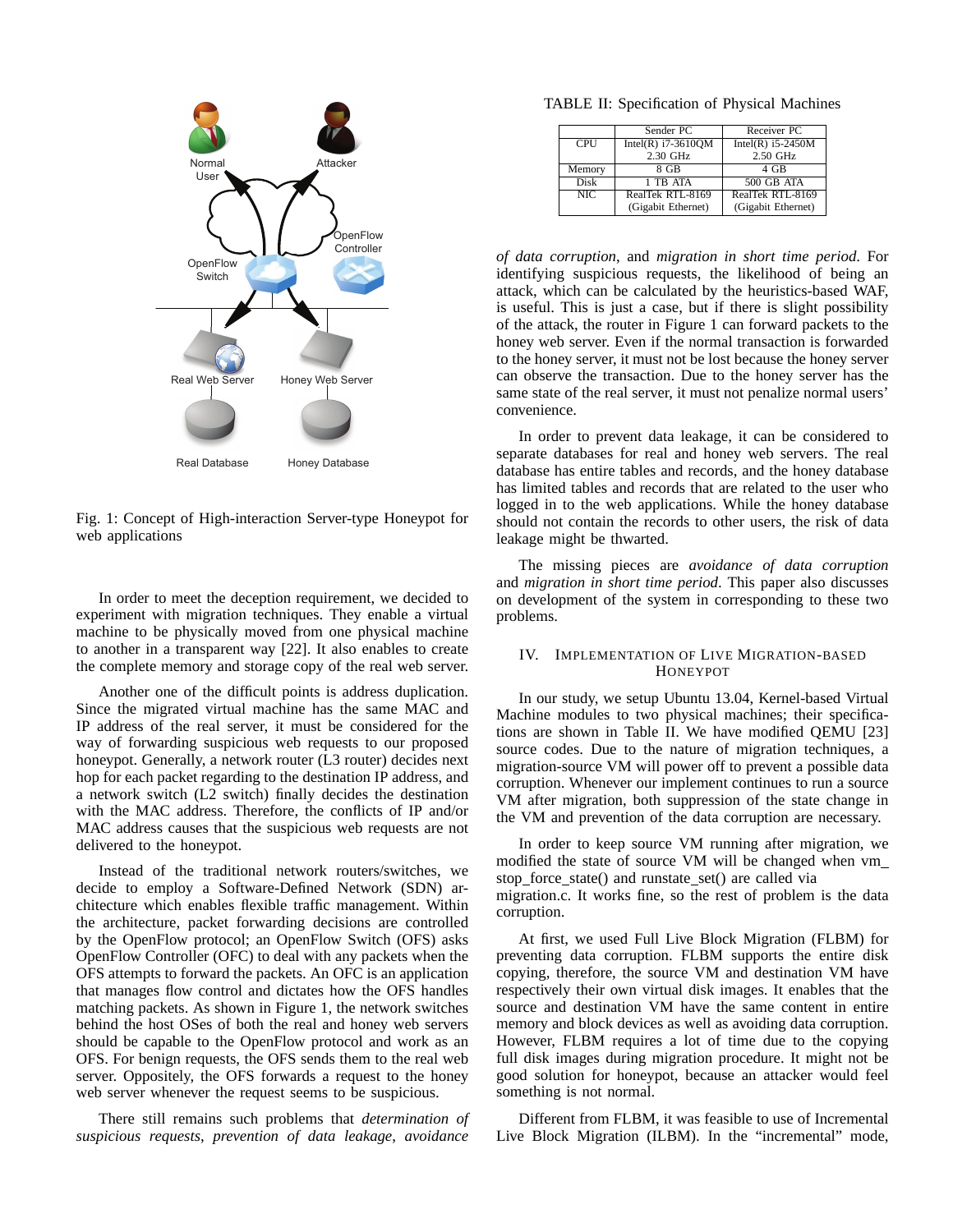only the blocks that were modified are migrated. QEMU's disk image utility supports to create a snapshot image file. Instead of FLBM, ILBM can dramatically reduce the time during live migration, but it still needs couple of time; it can be assumed that these times are required for verifying disk consistency and for memory migration.

In order to reduce the time for verifying disk consistency, we tested LiveBackup [24] and DriveBackup [25]; the former enables the destination VM periodically polls the source VMs to the data which might be backup, and the latter enables to push the data from the source VM to the destination VM. However, these tools are designed for backup, due to that they only work when the source VM is surely powered off. If the source VM kept running, we confirmed that the data corruption or critical system failure occurred.

Instead of using backup tools, we observed that combination of NFS and advanced multi layered unification filesystem(AUFS) [26] worked fine. AUFS is a implementation of Union File Systems, which provides the function, called branch, to unite several directories into a single virtual filesystem. Based on the solution, we conducted our experiment as follows.

1) Setup snapshot image files

In order to reduce the further copy-on-write process, we decided to use snapshot. Besides to this, the source physical machine (PM) and the destination PM have the same base image file for the snapshot image file, and use the base image file to the same directory path in the physical machine. For example, if the destination PM puts the base image file into /root directory, the source PM also puts the base image file into /root.

2) Sharing snapshot

The source PM creates the snapshot and place the file into NFS server. The destination PM mounts the the NFS server as a read only file systems, and configure AUFS directory. For example, a NFS server exports /nfs directory and the destination PM mounts the place as a read-only file system, e.g, /ronfs. The PM then mounts /nfs as an AUFS system, in which /ronfs is a read only directory and any other directory, e.g., /tmp is a writable directory.

Instead of ILBM, this methodology employs copy-on-write to keep consistency of the VM disk image files between the source and destination VMs. We observed that the copyon-write process will be started after the memory migration finished.

Finally, we employ Kemari [27] for reducing the time for memory migration. Kemari provides the feature of the fault tolerance for KVM, and makes the memory migration to be done in the background. The feature also enables the reduction of the time for migrating memory in INTERCEPT+.

Therefore, our prototype implementation is developed by modifying the latest version of Kemari. The figure 2 demonstrates how INTERCEPT+ works for the sender and the receiver VMs. The sender (physical machine) runs the VM as shown in Figure 2a and the receiver also runs the VM as shown in Figure 2b with enabling Kemari's fault tolerant feature. The sender also starts the fault tolerant migration via sender's

|           |  |  | Algorithm 1 Pseudo Code of the OpenFlow-based Packet |  |
|-----------|--|--|------------------------------------------------------|--|
| Forwarder |  |  |                                                      |  |

TABLE III: Specification of Physical Machines

|             | OpenFlow PC               |
|-------------|---------------------------|
| <b>CPU</b>  | Intel Core i7-3632QM      |
|             | 2.20 GHz                  |
| Memory      | 8 GB                      |
| <b>Disk</b> | 500 GB ATA                |
| NIC.        | RealTek RTL8111/8168/8411 |
|             | (Gigabit Ethernet)        |

QEMU monitor console with specifying the IP address of the receiver. In the case of Kemari, the sender VM still runs after finishing migration; the receiver VM does not start, but is suspended. After the receiver VM starts, the sender disables the fault tolerant feature and stops the sender VM by calling  $vm\$  stop(0) from migrate  $ft\$  trans  $error()$  function in migration.c. As we mentioned above, we comment out the vm\_stop() function not to power-off the VM. In addition, we also modify the receiver for remotely starting the VM. Instead of inputting command in the receiver's console, INTERCEPT+ accepts the signal for launching the VM, as shown in Figure 2b.

# V. IMPLEMENTATION OF THE OPENFLOW-BASED PACKET FORWARDER

This section demonstrates our implementation of OpenFlow-based packet forwarder. We installed the functions of OFC and OFS to one PC, its specification is shown in Table III. We chose RYU [28], a python framework for OFC, to develop our implementation as an OpenFlow application. We also selected Open vSwitch [29] for OFS. The OpenFlow PC has three network interface cards. One is used for the external connection, one is for connecting to the real web server and the other is for the honeypot web server.

The pseudo code of our implementation is shown in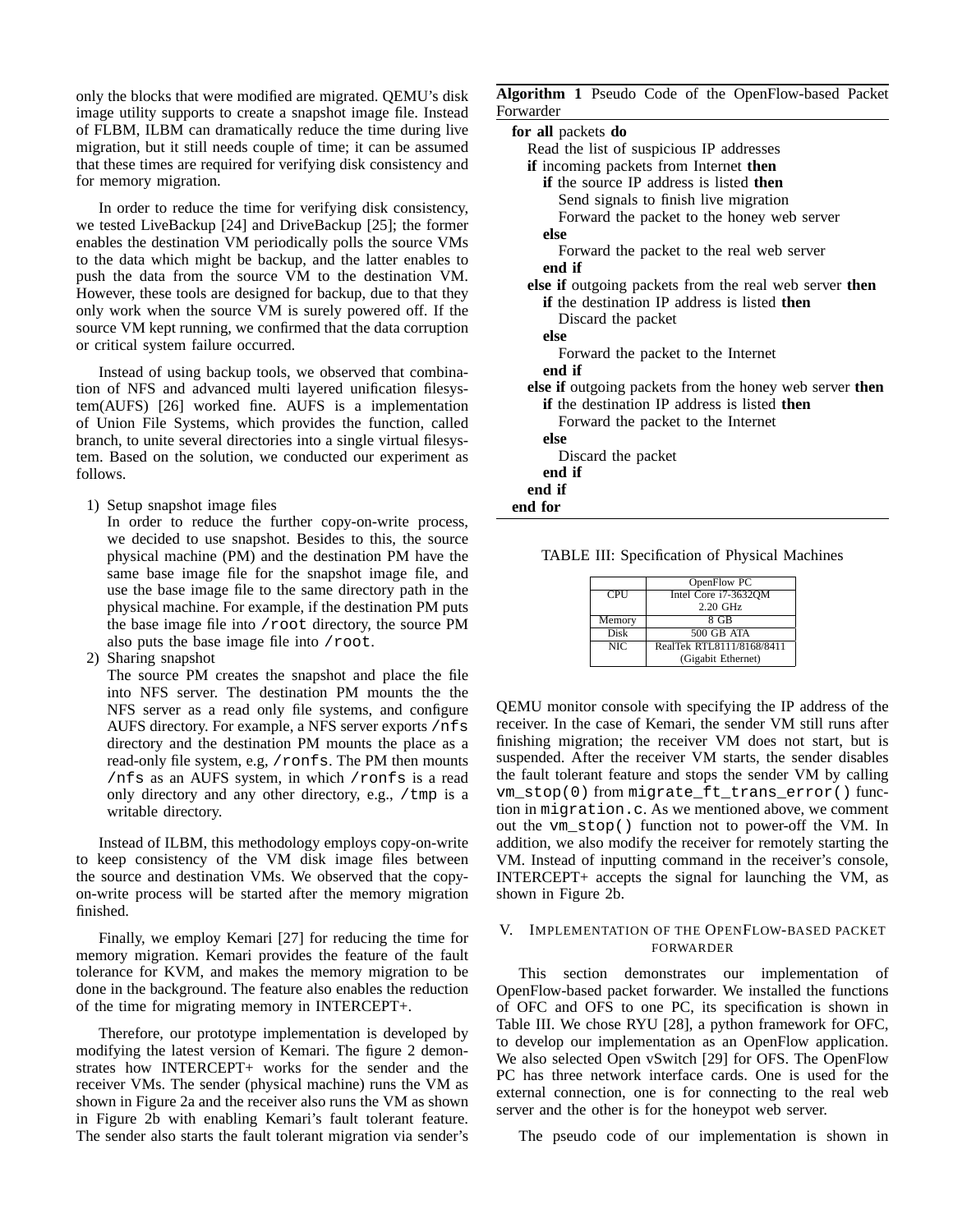| # ./qemu-system-x86 64<br>-drive file=/nfs/debian-kvm001.gcow2.if=virtio<br>-boot d -enable-kym -monitor stdio -ync: 0<br>(gemu) migrate -d kemari:tcp:192.168.1.2:4444 | # ./qemu-system-x86 64<br>-drive file=/nfs/debian-kvm001.gcow2.if=virtio<br>-boot d -enable-kym -monitor stdio -ync: 0<br>$-incoming$ kemari: $top:0:4444$<br># kill -256 (pid) |
|-------------------------------------------------------------------------------------------------------------------------------------------------------------------------|---------------------------------------------------------------------------------------------------------------------------------------------------------------------------------|
| (100.150.11)<br>$\sim$ $\sim$                                                                                                                                           |                                                                                                                                                                                 |

(a) Sender (192.168.1.1)

(b) Receiver (192.168.1.2)

 $\sqrt{2\pi i}$ 

Fig. 2: Demonstration of INTERCEPT+ system

Algorithm 1. As we described in section III, it usually forwards all packets from the Internet to the real web server. Besides, all packets from the real server are also forwarded to the Internet. To implement these functions, the forwarder checks the list of suspicious IP addresses for each packet. If the source IP address of the packet was listed, the packet would be forwarded to the honey web server. Oppositely, the implementation continues to work as usual.

We considered such case that the suspicious packets could be detected. The OpenFlow-based packet forwarder immediately ran OS commands for sending signals on the host OS of the honey web server, in order to prepare the honey web server. It then forwarded all packets with suspicious source IP address from the Internet to the honey web server, after live migration was finished. This implementation was also designed to isolate the real server from the attacker. It discarded all packets with the suspicious destination IP address from the real web server to the Internet. In the case of outgoing packets from the honey web server, the forwarder did oppositely.

In addition to that, the forwarder also needed to retrieve the list of the suspicious IP addresses. Our implementation simply read a file for retrieving the address list.

# VI. EVALUATION

This section provides our evaluation results. Section VI-A shows the performance of the migration-based honeypot, and section VI-B analyzes the latency of the OpenFlow-based packet forwarder.

# *A. Live Migration-based honeypot*

The requirements of the INTERCEPT+ were *avoidance of data corruption* and *migration in short time period*. The section show the detail conditions of the preliminary evaluation in which we used two physical machines as shown in Table II.

This evaluation employed three strategies for launching a honey server, namely Incremental Live Block Migration (ILBM), Live Memory Migration (LMM) with using AUFS for copying block devices, and INTERCEPT+, our modified version of Kemari with AUFS. We also prepared four types of snapshot images, whose size were 20, 50, 100, and 500 MegaBytes (MB) in respectively. Note that 20 MB is the minimum size for the snapshot image file in our experiment.

Based on the above conditions, we measured the time for launching virtual machines. For the cases of LMM with AUFS and INTERCEPT+, we compared the timestamp of the snapshot images created by copy-on-write with the time which started the migration. As for the case of ILBM, we manually measured the turn around time by calculating from the started time and the completed time. The results are summarized in Figure 3a, 3b, 3c, and 3d, where *x* axis denotes three cases, and *y* axis denotes the turn around time while creating honeypot. Note that our *x* axis range for each box graph is limited to the 20 seconds, for readability.

When the disk size was 20 MB, we observed that the minimum average of the turn around time was 2.00 seconds in the case of INTERCEPT+, followed by LMM with AUFS (11.72) and finally ILBM (14.90). In order to compare the responses in a less biased way, we performed Analysis of Variance (ANOVA) and Welch's t-test ( $p < 0.05$ ) for INTERCEPT+ and ILBM, and the result showed that there was statistical difference between the two turn around times in between IN-TERCEPT+ and ILBM ( $p = 1.40E - 32 \leq 0.05$ ),  $\nu = 18$ ). In addition to the INTERCEPT+ and LMM with AUFS, there also found statistical difference ( $p = 7.62E - 33$ ( $< 0.05$ ),  $\nu = 18$ ).

Even if the disk size was 500 MB, the minimum average of the turn around time was 43.23 seconds in the case of INTERCEPT+, followed by LMM with AUFS (53.22) and finally ILBM (56.51). According to our ANOVA results, we performed Student's t-test (*p <* 0*.*05) for INTERCEPT+ and ILBM and found the statistical difference ( $p = 3.78E - 16$ (<  $(0.05)$ ,  $\nu = 11.86$ . There was also statistical difference between INTERCEPT+ and LLM with AUFS  $(p = 4.00E - 23)$  <  $(0.05)$ *,*  $\nu = 18$ ).

We also verified whether or not the data corruption occurred, and observed that there was no data corruption in all cases. Aspect from these observations, INTERCEPT+ succeeded to meet our requirements, *avoidance of data corruption* and *migration in short time period*. However, we also found that the turn around time increases if the snapshot file size became bigger. We will discuss this problem in section VII-B.

# *B. OpenFlow-based packet forwarder*

In this section we performed the results of our preliminary evaluation. We analyzed the latency of the OpenFlow-based forwarder system.

At first we observed the packets under the normal situation in which no attackers exist. Secondly, assuming the IP 10.0.0.2 is detected as an attacker, we observed the packets. The VM migration takes place just when the first packet from 10.0.0.2 arrived. Then the signal is sent to the honeypot and packets from the attacker is sent to the honeypot server. In the last experiment, an attacker is detected and forwarded to the honey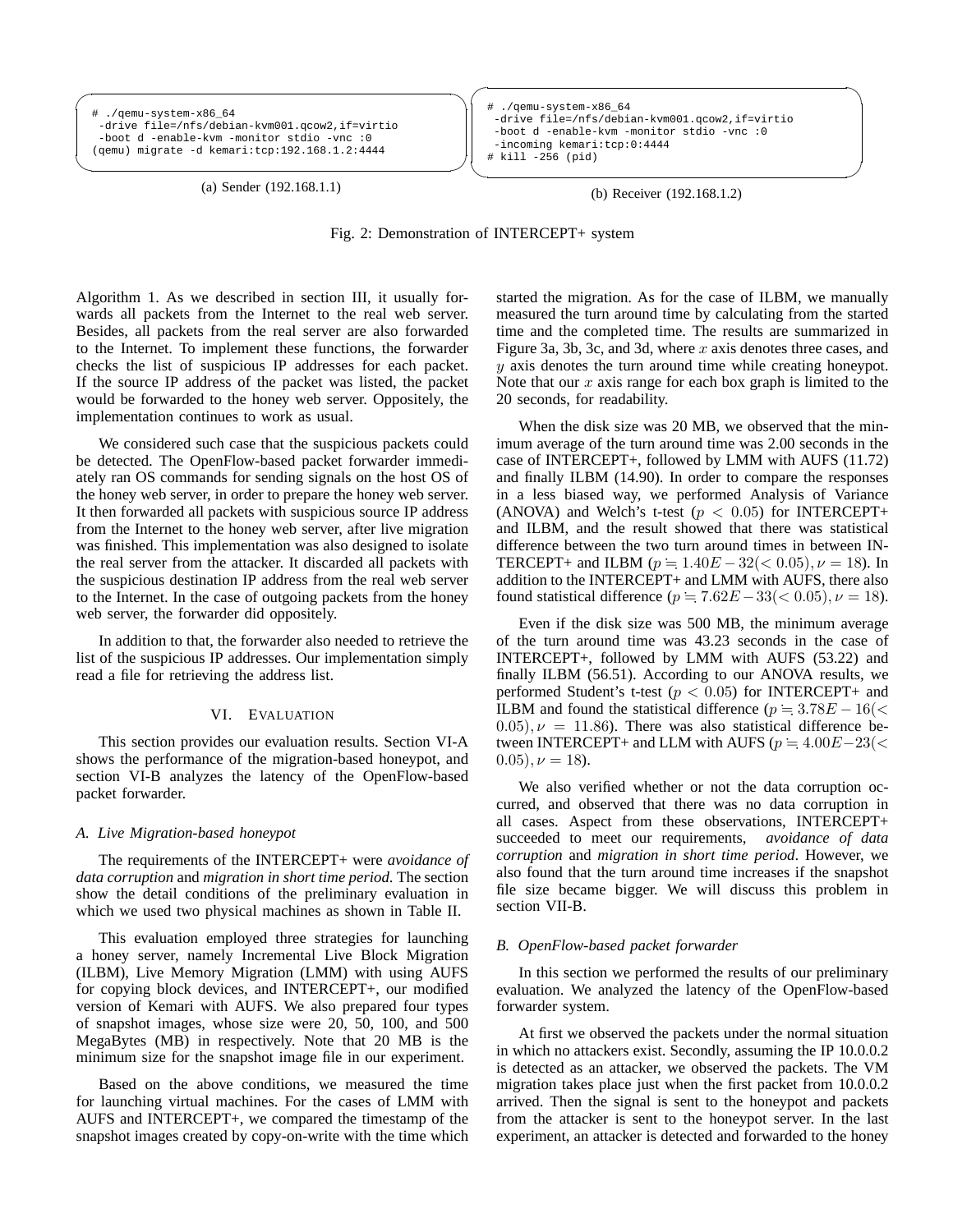

Fig. 3: The average turn around time in the cases of Incremental Live Brock Migration(ILBM), Live Memory Migration with AUFS (LMM+AUFS), and Kemari-based Live Memory Migration with AUFS (INTERCEPT+).

web server during the TCP session. In every situation, we dumped packets at the client's side. This is because we needed to know whether this honeypot system has ability to hide themselves from attackers, who is at client's side. Of course, we verified that normal users can access to the real web server simultaneously even when the attacker exists and is directed to the honeypot.

The packet dumps taken by Wireshark [30] are shown in Table IV. Table IVa shows the packets from a normal user. In Table IVb the first TCP SYN packet from an attacker triggers the signal to finish live-migration and packets from the attacker is forwarded to the honeypot. In Table IVc, live migration took place during the TCP session. In the Table, the first row from the left shows the time the packets were observed. The second and third rows are the source and destination IP address respectively. The fourth is protocol. This information depends

on the expression of Wireshark. The packets for the TCP three way handshake and other packets with ACK flag are TCP, and other packets related to HTTP protocol are shown as HTTP. The last row is the packet information. It shows the SYN, ACK flags about the TCP, while HTTP methods about the HTTP packets.

By comparing the difference between packets from a normal user and an attacker in Table IVa and IVb, we can see a slight delay. The control during TCP session caused one retransmission packet.

As a result, this packet forwarder system can correctly control the attack traffic to the honeypot web server and show almost no strange behaviors. Even though the control during the TCP session causes a retransmission packet, it is still difficult for attackers to detect this honeypot.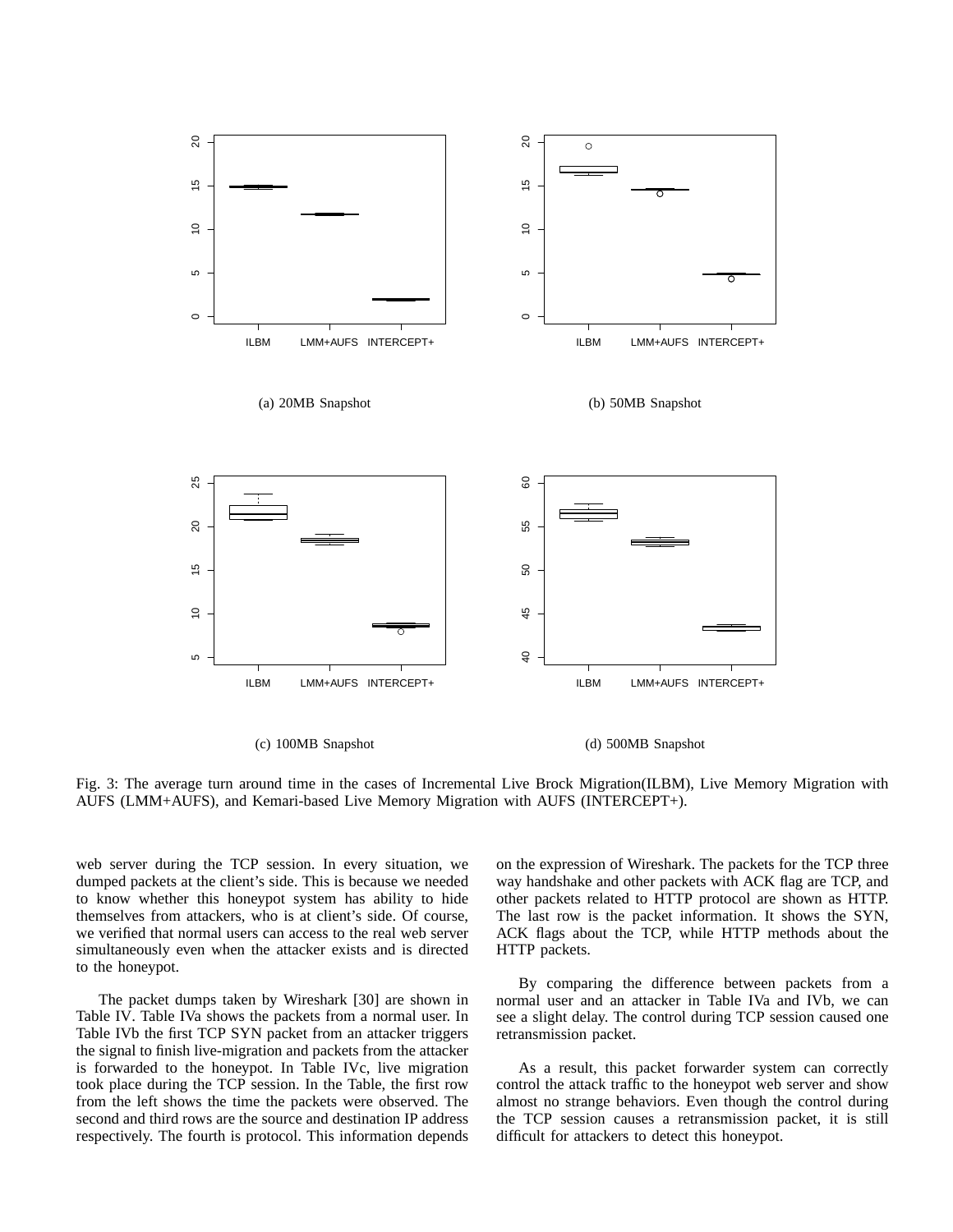(a) Normal Packets

| TIME   | Source IP   | Destination IP | Protocol | Information  | <b>TIME</b> | Source IP   | Destination IP | Protocol    | Information  |
|--------|-------------|----------------|----------|--------------|-------------|-------------|----------------|-------------|--------------|
|        | 10.0.0.1    | 172.16.0.10    | TCP      | [SYN]        |             | 10.0.0.2    | 172.16.0.10    | TCP         | <b>ISYN1</b> |
| 0.0178 | 72.16.0.10  | 10.0.0.1       | TCP      | [SYN, ACK]   | 0.0242      | 172.16.0.10 | 10.0.0.2       | TCP         | ISYN. ACKI   |
| 0.0179 | 10.0.0.1    | 172.16.0.10    | TCP      | [ACK]        | 0.0243      | 10.0.0.2    | 172.16.0.10    | TCP         | [ACK]        |
| 0.0180 | 10.0.0.1    | 172.16.0.10    | HTTP     | GET HTTP/1.1 | 0.0243      | 10.0.0.2    | 172.16.0.10    | <b>HTTP</b> | GET HTTP/1.1 |
| 0.0308 | 172.16.0.10 | 10.0.0.1       | TCP      | ACK1         | 0.0364      | 172.16.0.10 | 10.0.0.2       | TCP         | [ACK]        |

(c) Attack Packets (control during TCP session)

| <b>TIME</b> | Source IP  | <b>Destination IP</b> | Protocol    | Information   |
|-------------|------------|-----------------------|-------------|---------------|
|             | 10.0.0.2   | 172.16.0.1            | <b>HTTP</b> | <b>POST</b>   |
| 0.0205      | 172.16.0.1 | 10.0.0.2              | <b>TCP</b>  | [ACK]         |
| 0.0753      | 172.16.0.1 | 10.0.0.2              | <b>TCP</b>  | Reassembled   |
| 0.0753      | 10.0.0.2   | 172.16.0.1            | <b>TCP</b>  | [ACK]         |
| 0.0774      | 172.16.0.1 | 10.0.0.2              | <b>HTTP</b> | $HTTP/1.1$ OK |
| 0.0774      | 10.0.0.2   | 172.16.0.1            | <b>TCP</b>  | [ACK]         |
| 3.7084      | 10.0.0.2   | 172.16.0.1            | <b>HTTP</b> | <b>GET</b>    |
| 3.9285      | 10.0.0.2   | 172.16.0.1            | <b>HTTP</b> | <b>GET</b>    |
| 3.9468      | 172.16.0.1 | 10.0.0.2              | <b>HTTP</b> | $HTTP/1.1$ OK |
|             |            |                       |             |               |

#### VII. DISCUSSION

#### *A. Collection of attacks*

Our motivation is to collect the information related to cyber attacks toward web applications using the honeypot. This section explains about the content of the information.

As shown in Figure 1, our concept contains detecting a suspicious request, creating a honey web server, preparing honey database, forwarding the request to the created server, and observing the behavior. Imagine if the request can be detected attacks without doubt. When the attack was well known and contained particular phrases that cause injection attacks, the rule-based detection can identify that the request is determinately attack. In this case, the information of the attack is not so new.

Aside from the well known attacks, we want to analyze suspicious attacks with honeypot. As we mentioned in section I, heuristics-based methods calculate the likelihood of being a malicious code and compare the likelihood with the defined discrimination threshold. Assuming if the calculated score 0 means benign and 1 means attacks, and sore 0*.*5 is the threshold. For example, given calculated score 0*.*9 (*>* 0*.*5), it would be detected as attack rather than benign. However, even if the calculated score is 0*.*1, it might contain some suspiciousness. By observing the activity during the request, we considered that there is a potential chance for collecting new cyber threats.

Due to the fear of false positive, which is to label benign request as attack, a suspicious request might not be blocked. Instead, our approach seamlessly quarantines the suspicious request to the honey web server. Even if the false positive occurred, the service for the benign user of the web application would be continued without losing any convenience when following two conditions are met: (i) the honey web server has the same memory and disk information of the real server, and (ii) the honey database equips the information that used by this benign user. If the honey database has limited tables and records that are related to the user who logged in to the web applications, as we explained in section III, INTERCEPT+ might not penalize users' convenience even if the false positive error occurred.

(b) Attack Packets

#### *B. Deception ability*

This section explains about deception ability. We developed INTERCEPT+ to create a perfect copy of environment for web applications based on virtualization techniques. To the best of our knowledge, it would be difficult that honey web server has the same memory of the real web server, including TCP session state and web application session information, without using VM.

The remain issue is time for creating the copy of VMs. If it requires a lot of times, remote attackers will be aware of unusual or strange behavior of the web servers.

Our INTERCEPT+ was designed to reduce the time for migration; use of Kemari and its fault tolerant feature to reduce the time for memory migration, and use of AUFS and its copyon-write feature for live block migration. The rest of time is the time for copy-on-write in AUFS. The creation time increases when the size of the snapshot disk image file becomes larger. The periodical "re-basing", the procedure of merging the base and the snapshot, might be necessary to keep the size of the snapshot to be reasonable.

The other solution is that use of rapid migration techniques. INTERCEPT+ needs to replicate the VM instance rather than migration, so we need to carefully choose the suitable techniques to avoid data corruption. As well as as Kemari's fault tolerant functions, which do memory migration in the background manner, the fault tolerant functions for block disk image might be feasible. Actually, cloud storage techniques such as GlusterFS [31] and/or Sheepdog [32] have the fault tolerant features and replicate the disk images in the storage network. By modifying their replication functions, there is possibility for creating the perfect copy of VMs in very short time period even if the disk size is large.

Toward development of honeypot for web applications, INTERCEPT+ needs to interconnect to other modules, namely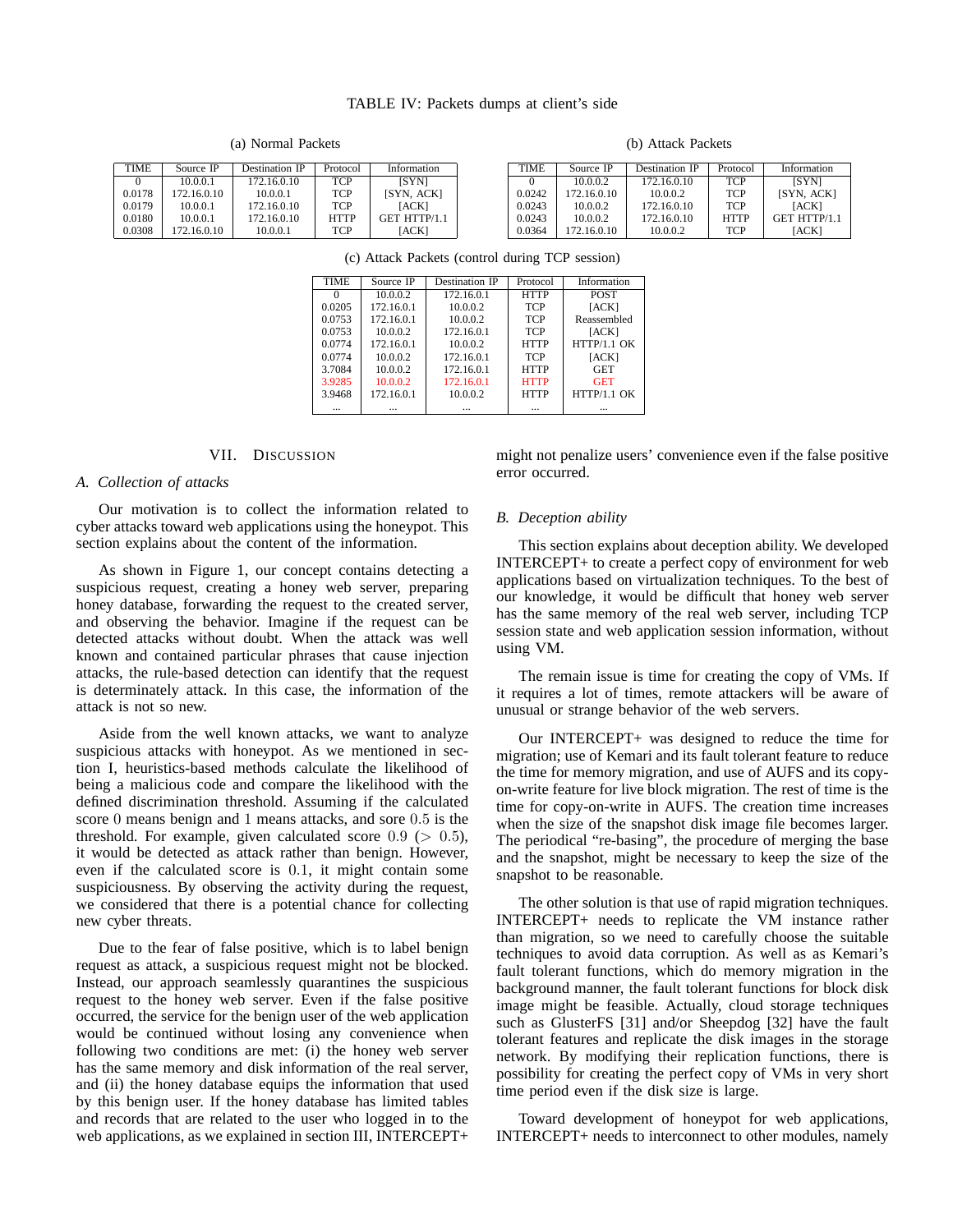determination modules for suspicious requests. On the integration of INTERCEPT+ and the remaining module, it needs to define the temporal requirements. The required time for detection, direction and preparation of honeypot might be calculated along with each requirement, but it is beyond the scope of this paper.

# *C. Control of packets*

In this section, we discuss remaining issues of the OpenFlow-based packet forwarder. As we mentioned in section III, all IP packets are controlled by the OpenFlow protocol. The packets of other protocols such as Address Resolution Protocol (ARP) are treated as follows in this implementation. ARP packets from the external connection is sent to both the real and honey server and ARP packets from the real/honey server are forwarded to the external connection. This may occur conflicts. This makes a possibility that an attacker can be aware of something unusual.

The other issue is caused of our isolation. Since the honey web server is isolated to the real web server and its surrounding systems, and hence, this leads an attacker to feel different. Even if the attacker intends to use this web server as a step stone of other attacks, our isolation prohibits the attacker to launch another attack from the isolated server.

The way for dealing with these problems are beyond the work of this paper. In these problems, we assumed that the attacker can successfully gain control for injecting OS commands. In this case, it can be regarded that the honeypot usually has already finished its role. From the viewpoint of collecting new vulnerabilities in web applications, these issue were not critical to meet with deception ability.

#### VIII. CONCLUSION

The paper introduced INTERCEPT+, a component of the honeypot for web applications. To meet the requirements of the honeypot, we explored the suitable solution and discovered the missing piece, which can avoid the data corruption as well as finishing the migration in short time period. While we employed server-type and high-interaction as a honeypot architecture, the honeypot system created the perfect copy of the actual system. Hence the honeypot had the same memory and disk content of the actual system, web attackers would not be aware of that they were forwarded to honeypot even they checked any TCP and/or web sessions.

We also surveyed several solutions of virtual machine environments and developed our own virtual machine systems. At first, we chose QEMU and modified its source codes, and used the incremental live block migration for creating honey web server. Next, we employed AUFS instead of using incremental live block migration in order to reduce the time for completing live block migration. Further, we modified Kemari and its fault tolerance feature, to reduce the time of the memory migration. We also observed that the creation of the honey web server could be done in few seconds when the size of the snapshot was reasonable.

We finally implemented an OpenFlow-based packet forwarder. Even if our live migration approach arose address duplication, we verified that our implementation could forward the packet to the suitable destination regardless of the duplicated address. We also evaluated its performance and measured the effectiveness. The result showed that we could correctly control the attack and normal packets to our honeypot system.

The rest of work is to improve the performance of our developed INTERCEPT+. There still remains the problem, i.e., the difference of the temporal requirements, but we will develop the suitable honeypot for web applications regarding to the rapid migration techniques in our future work.

#### ACKNOWLEDGMENT

This research has been supported by the Strategic International Collaborative R&D Promotion Project of the Ministry of Internal Affairs and Communication, Japan, and by the European Union Seventh Framework Programme (FP7/2007-2013) under grant agreement No. 608533 (NECOMA). The opinions expressed in this paper are those of the authors and do not necessarily reflect the views of the Ministry of Internal Affairs and Communications, Japan, or of the European Commission.

#### **REFERENCES**

- [1] J. Purcell, "Web Based Attacks," Available at: http://www.sans.org/ reading-room/whitepapers/application/web-based-attacks-2053, The SANS Institute, Tech. Rep., 2007.
- [2] M. Andrews, "Web Security 101 introduction," Available at: http:// www.mcafee.com/in/resources/audio/foundstone/websec101-intro.html, McAfee, Tech. Rep., 2008.
- [3] OWASP, "OWASP Top 10 for 2013 The Ten Most Critical Web Application Security Risks," The Open Web Application Security Project, Tech. Rep., 2013.
- [4] S. McDonald, "SQL Injection: Modes of Attack, Defence, and Why It Matters," Available at: http://www.sans.org/reading-room/whitepapers/ securecode/sql-injection-modes-attack-defence-matters-23, The SANS Institute, Tech. Rep., Apr 2002.
- [5] S. Cook, "A Web Developer's Guide to Cross Site Scripting," Available at: http://www.sans.org/reading-room/whitepapers/securecode/ web-developers-guide-cross-site-scripting-988, The SANS Institute, Tech. Rep., Jan 2003.
- [6] I. M. Kim, "Using Web Application Firewall to detect block common web application attacks," Available at: http://www.sans.org/reading-room/whitepapers/webservers/ web-application-firewall-detect-block-common-web-application-attacks-33831, The SANS Institute, Tech. Rep., Nov 2011.
- [7] M. Dermann, M. Dziadzka, B. Hemkemeier, A. Hoffmann, A. Meisel, M. Rohr, and T. Schreiber, "Best Practices: Use of Web Application Firewalls," The Open Web Application Security Project, Tech. Rep., 2008.
- [8] D. Miyamoto, S. Teramura, and M. Nakayama, "INTERCEPT: Highinteraction Server-type Honeypot based on Live Migration," in *Proceedings ofthe 7th International ICST Conference on Simulation Tools and Techniques*, Mar 2014.
- [9] A. Mairh, D. Barik, K. Verma, and D. Jena, "Honeypot in Network Security - A Survey," in *Proceedngs of the International Conference on Communication, Computing & Security*, Oct 2011, pp. 600–605.
- [10] F. Pouget and T. Holz, "A Pointillist Approach for Comparing Honeypots," in *IEEE Conference on Detection of Intrusions and Malware & Vulnerability Assessment*, Jul 2005.
- [11] K. Lin, L. Kyaw, and P. Gyi, "Hybrid Honeypot System for Network Security," *World Academy of Science, Engineering and Technology*, vol. 24, pp. 266–270, 2008.
- [12] MITRE, "Honeyclient Project."
- [13] The Client Honeynet Project, "Capture-HPC," Avaiable at: http:// client-honeynet.org/.